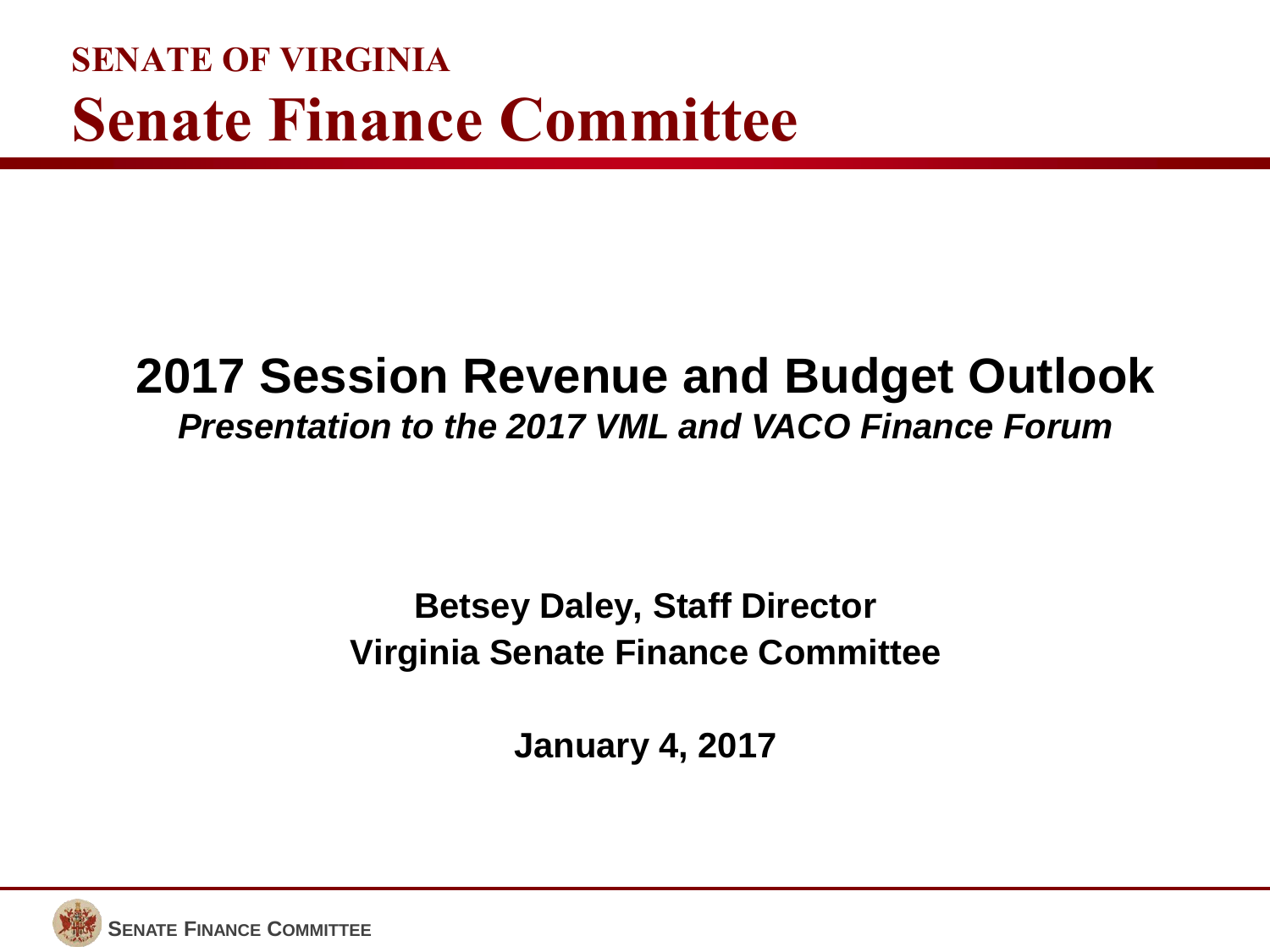# **Outlook for the 2017 Session**

- Recap of revenue shortfall and implications for the remainder of the biennium
- Highlights of the Governor's budget actions to close the budget shortfall and proposed spending
- Issues/opportunities/challenges for the 2017 Session

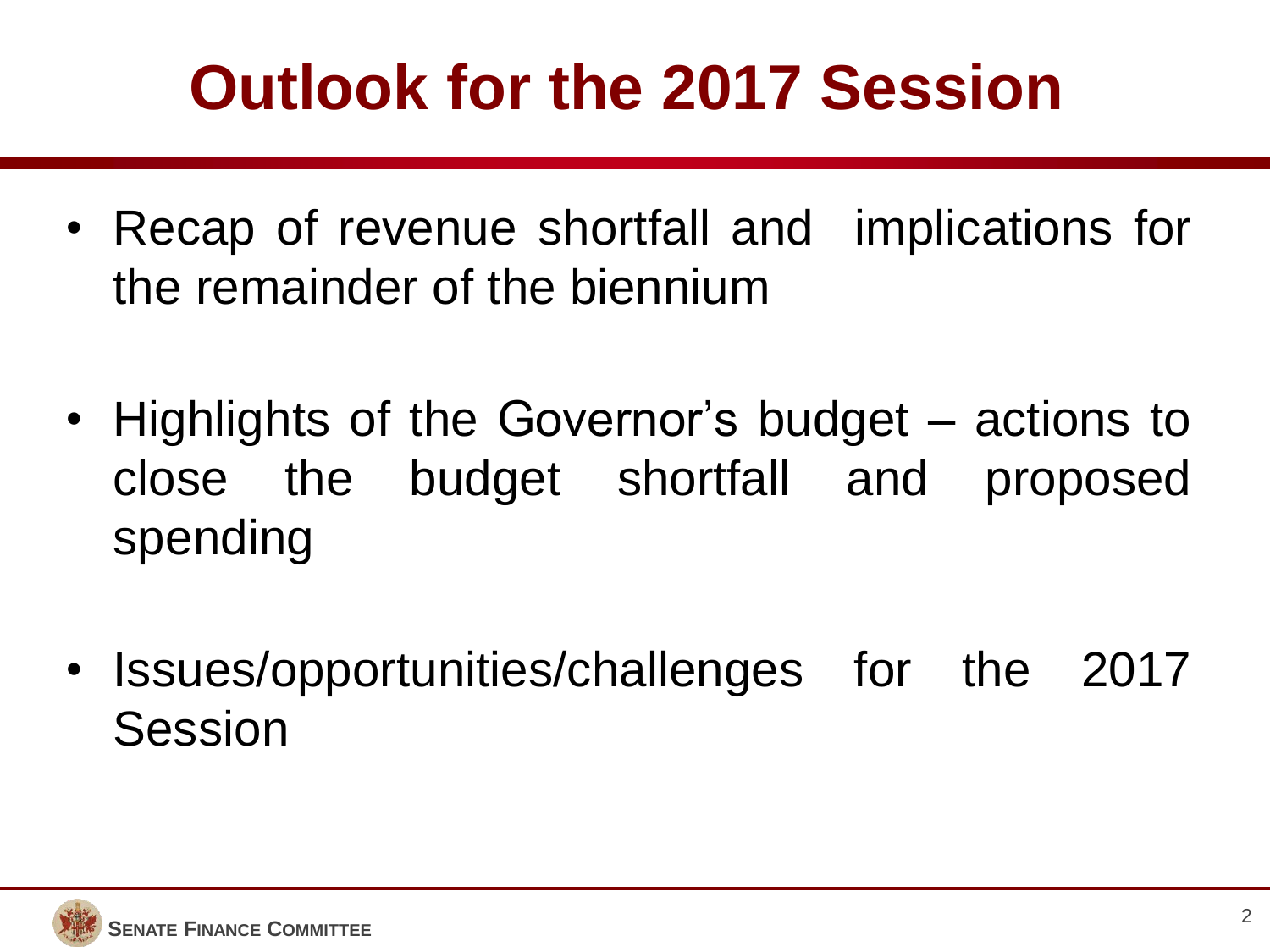### **Recap of 2016:**

#### **Key Dates in the Revenue/Budget Shortfall**

- *December 2015:* Governor McAuliffe's biennial budget included \$3.4 billion in additional resources above the base budget.
	- Resources sufficient to cover mandated, high-priority budget items.
	- Additional resources available to address employee compensation, and make new investments in public and higher education, research, and economic development.
- *February 2016:* First hint of trouble downward adjustment to sales and corporate income tax, offset by positive adjustments to refunds, recordation and insurance for FY 2016, and for FY 2017 and FY 2018.
- *May/June 2016:* Based on collections through April, agencies directed to slow spending. In June, Governor indicated intention to reforecast revenues based on May year-to-date collections.

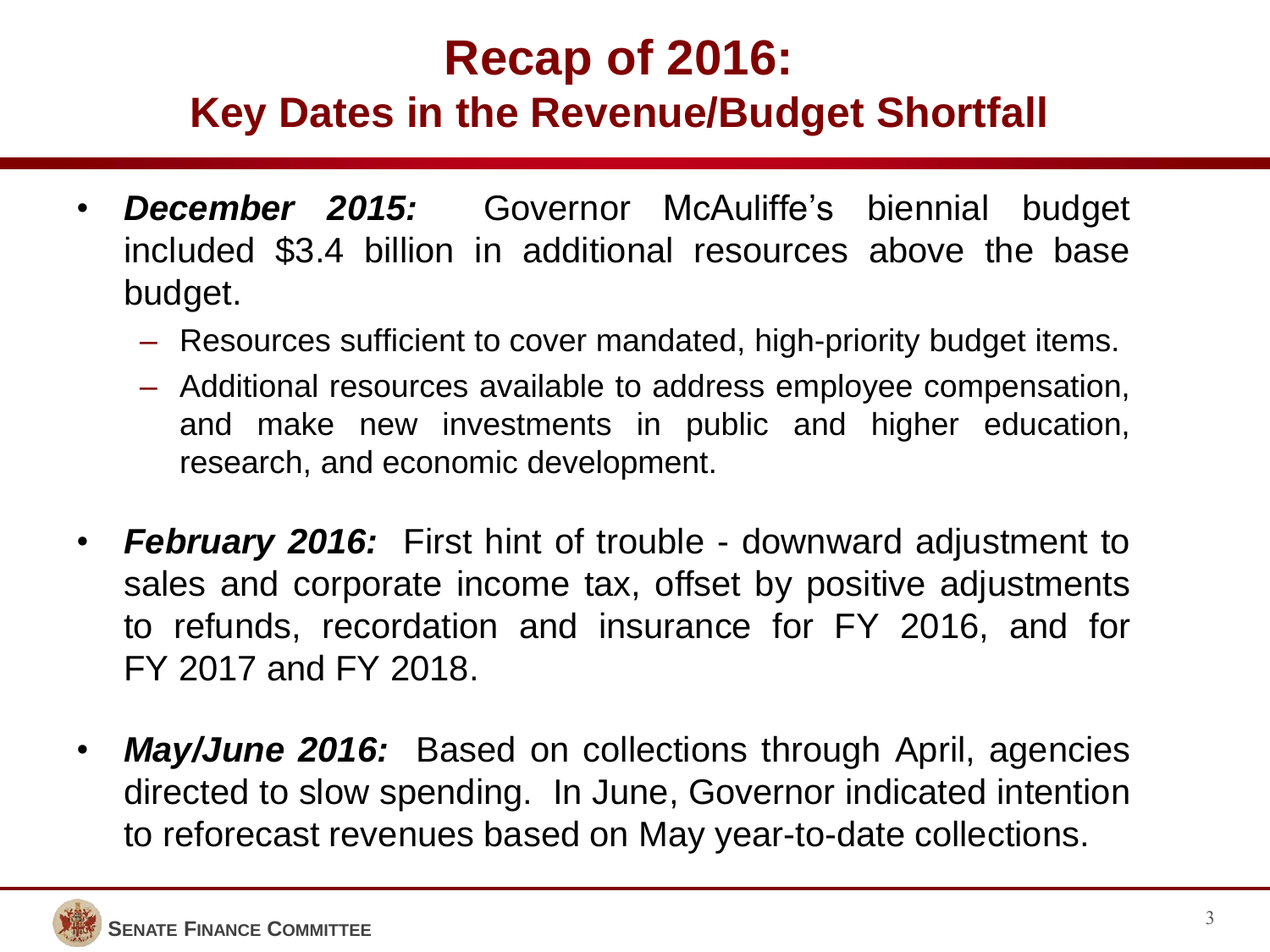### **Recap of 2016:**

#### **Key Dates in the Revenue/Budget Shortfall**

- *July 2016:* FY 2016 GF collections fell short by \$279.3 million, officially triggering the revenue reforecasting process.
	- GF revenues fell short \$268.9 million, driven mainly by withholding and sales tax; transfers off by \$10.4 million.
	- GF revenues grew 1.7%, instead of the forecast rate of 3.2%.
	- Reflected that job growth is primarily in lower paying occupations*.*
- *August 2016:* Governor McAuliffe presented an **interim revenue forecast** to the Joint Money Committees, based on the recommendations of the JABE and GACRE forecasting groups.
	- Growth rate lowered from 3.2% to 1.7% in FY 2017; from 3.9% to 3.6% in FY 2018.
	- Biennial revenues lowered by **\$1.2 billion** from the official forecast; total problem of **\$1.5 billion**, when FY 16 shortfall included.
	- State agencies directed to develop budget reduction strategies.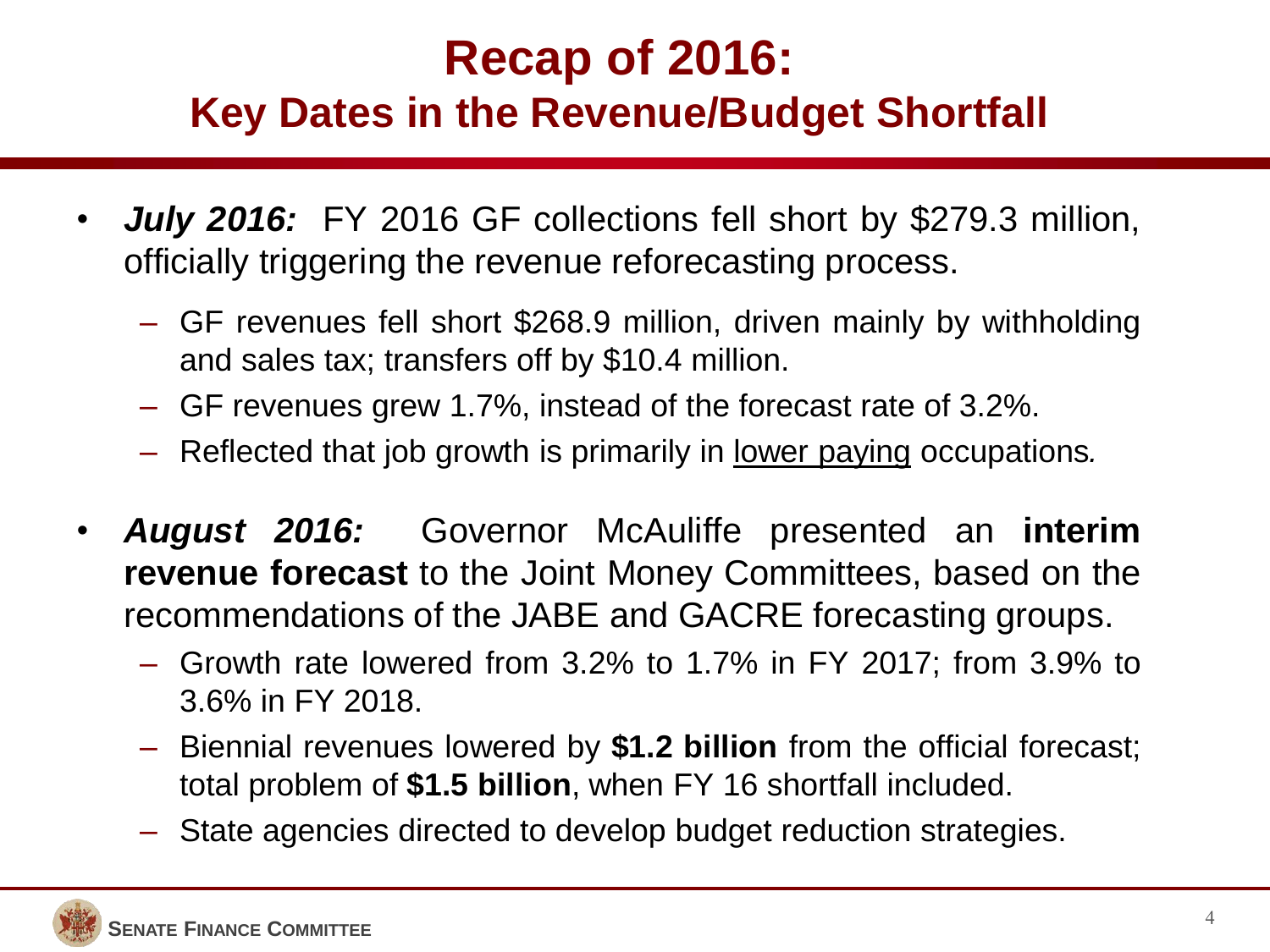#### **FY 2016 Recap: GF Revenues Fell Short \$268.9 Million**

- GF revenues missed the forecast by 1.5 percent, driven by lower than expected payroll withholding and sales tax.
- Including transfers, the shortfall totaled \$279.3 million.

#### **Fiscal Year 2016 General Fund Revenues (\$ in Millions)**

| <b>Major Sources</b>    | <b>Forecast</b> | <b>Actual</b> | <b>Variance</b> | Change (%) |        |
|-------------------------|-----------------|---------------|-----------------|------------|--------|
|                         |                 |               |                 | Forecast   | Actual |
| Withholding             | \$11,501.6      | \$11,306.3    | (\$195.3)       | 4.1        | 2.4    |
| Nonwithholding          | 3,099.0         | 3,070.1       | (28.9)          | 1.9        | 0.9    |
| <b>Refunds</b>          | (1,777.6)       | (1,820.7)     | (43.1)          | 1.2        | 3.6    |
| Net Individual          | \$12,823.0      | \$12,555.6    | (\$267.4)       | 4.0        | 1.8    |
| <b>Sales</b>            | \$3,367.7       | \$3,295.9     | (\$71.9)        | 4.1        | 1.9    |
| Corporate               | 722.8           | 764.9         | 42.1            | (13.1)     | (8.0)  |
| Recordation             | 383.0           | 369.1         | (13.9)          | 10.6       | 6.6    |
| Insurance               | 322.7           | 339.1         | 16.4            | 7.3        | 12.8   |
| <b>All Other</b>        | 689.8           | 715.5         | 25.7            | (0.4)      | 3.3    |
| <b>Total GF Revenue</b> | \$18,309.0      | \$18,040.1    | (\$268.9)       | 3.2        | 1.7    |

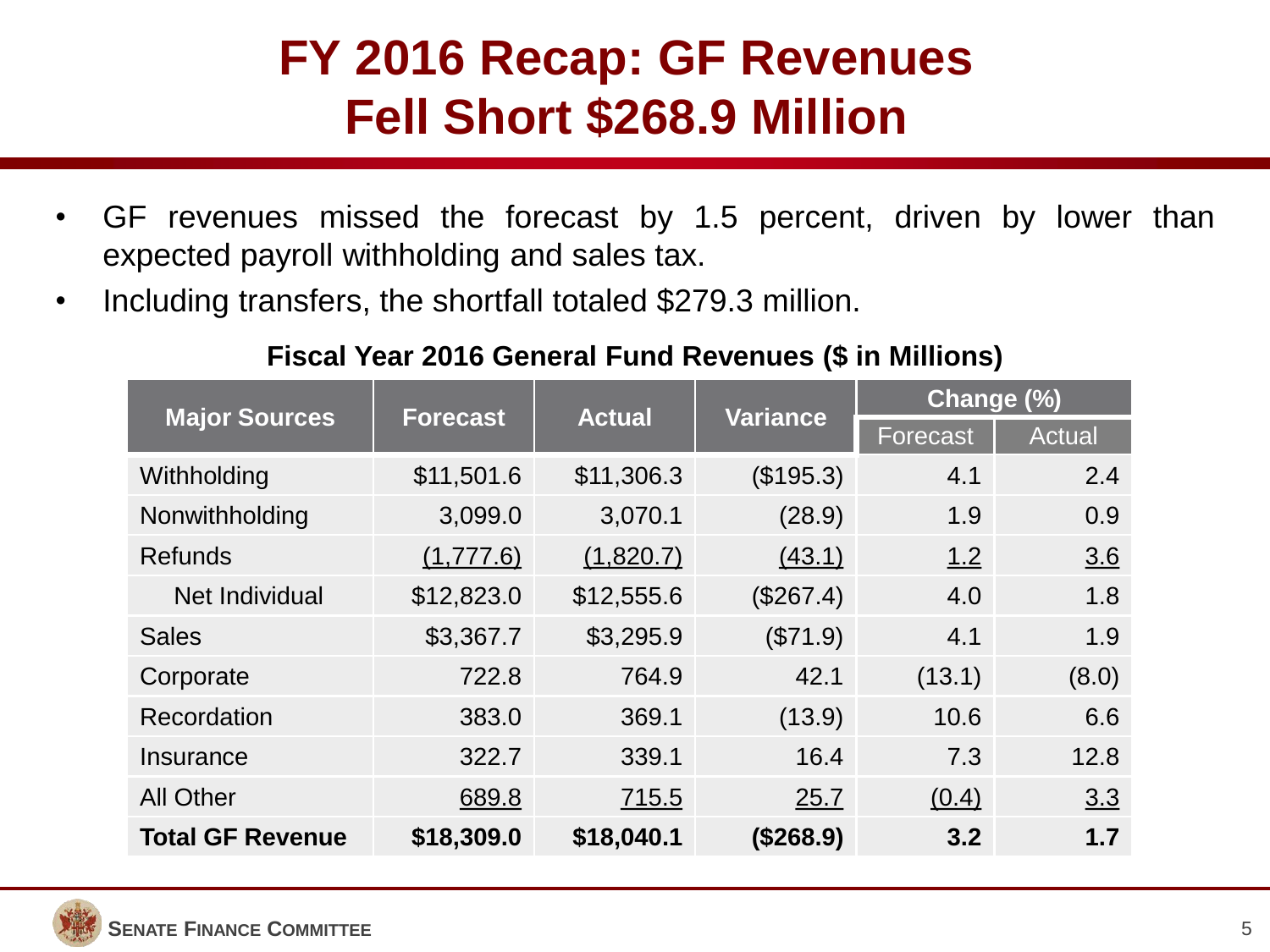### **Calculating the Revenue Shortfall**

| (\$ in millions)                 | <b>FY 2016</b><br><b>Ch. 732</b> | <b>FY 2017</b><br><b>Ch. 780</b> | <b>FY 2018</b><br><b>Ch. 780</b> |
|----------------------------------|----------------------------------|----------------------------------|----------------------------------|
| <b>Official Revenue Forecast</b> | \$18,309.0                       | \$18,902.4                       | \$19,633.1                       |
| <b>Actual / Interim Forecast</b> | 18,040.1                         | 18,338.0                         | 19,000.4                         |
| <b>Revenue Variance</b>          | (\$268.9)                        | (\$564.4)                        | (\$632.7)                        |
| <b>Transfers</b>                 | (10.4)                           | (17.7)                           | (21.6)                           |
| <b>Subtotal</b>                  | (\$279.3)                        | (\$582.1)                        | (\$654.3)                        |
| * FY 2016 Balance Forward        |                                  | (\$279.3)                        | 0.0                              |
| <b>Total</b>                     |                                  | (\$861.4)                        | (\$654.3)                        |
| <b>Total Shortfall</b>           |                                  |                                  | (\$1,515.7)                      |

*\*FY 2017 budget assumed a balance forward from FY 2016 of \$265.3 million.*

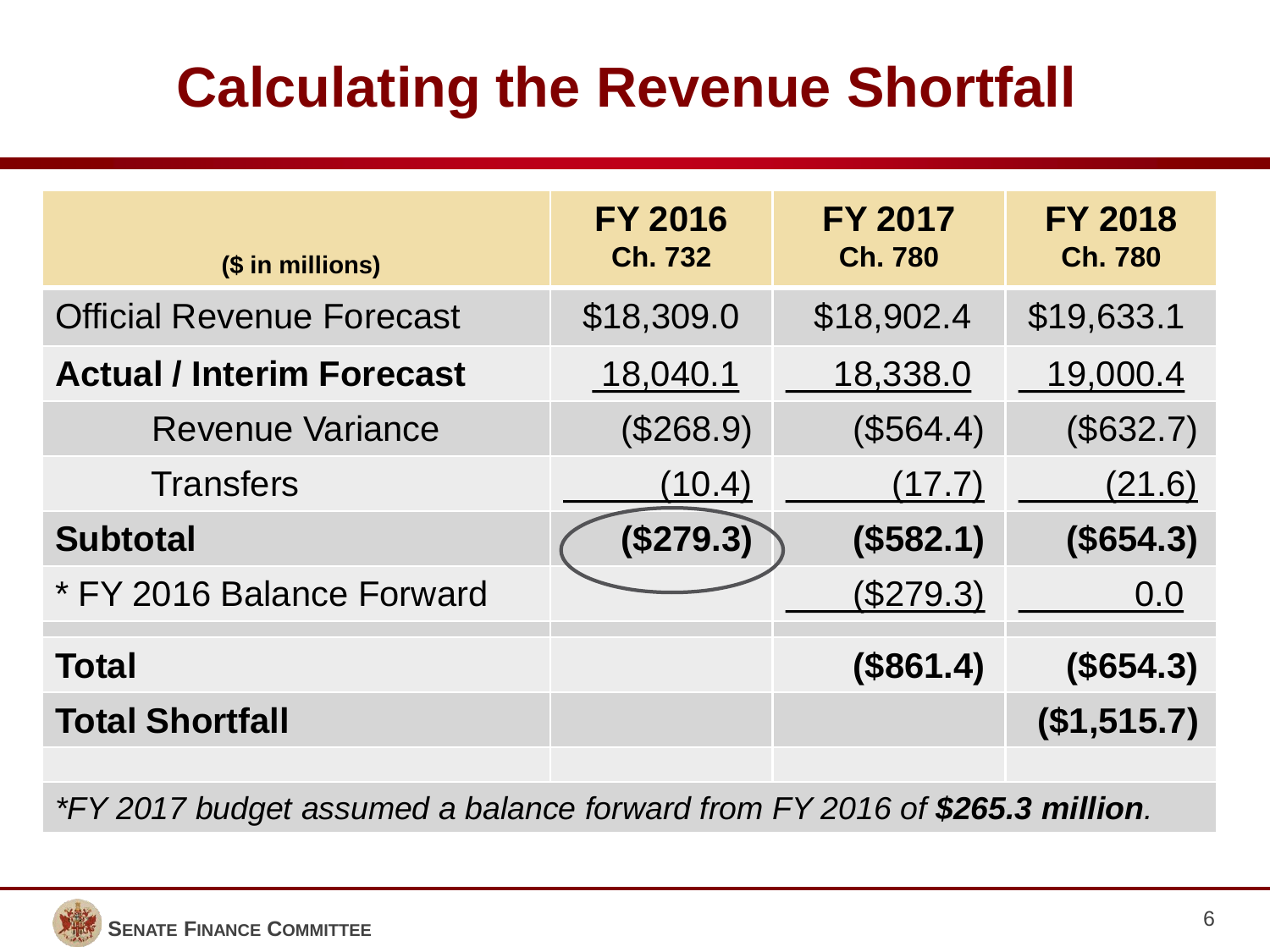### **Recap of 2016:**

#### **Key Dates in the Revenue/Budget Shortfall**

- **October 2016:** Governor presented plan that identified about \$875 million in savings in FY 2017.
	- \$125.1 million from removing December pay actions, including 2% increase for teachers and state-supported local employees.
	- Withdrawal from the Rainy Day Fund.
	- **K-12, aid to localities, higher education, and most "safety net" services were exempt.**
- *October/November 2016:* Economists and GACRE meet again to discuss revenues; slightly more optimistic than in July.
	- Based on GACRE recommendations, combined with "money in the bank", Governor's budget includes about \$233.0 million in revenues above the interim revised forecast.
- *December 2016:* Governor's budget reflects net revenue reduction of \$303.6 million, and net spending reduction of \$298.5 million, compared to budget adopted last year (Ch. 780).

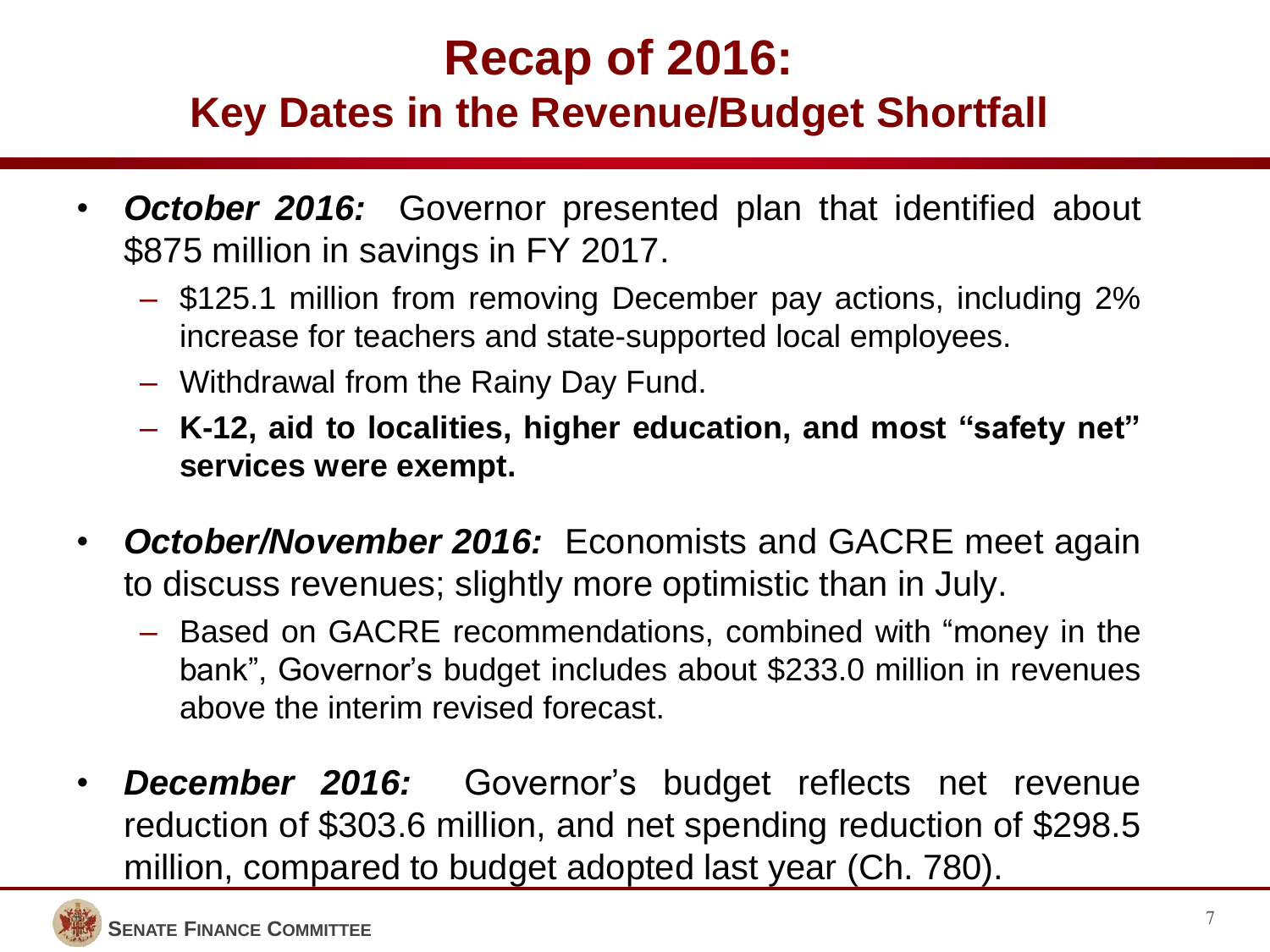#### **Virginia's Economic Outlook: Slowly Growing Economy, Modest Revenue Growth**

- On pace for growth of less than 2 percent in U.S. GDP for calendar year 2016, slower than the 2.4 percent growth in 2014 and 2015 (altho up to 3.2 percent in Q3 of 2016).
- Nationally, job growth has been good but slowing gradually. Gains are expected to slow further.
- Statewide employment growth slowed the last three quarters. Expected to slow to 1.5 percent and 1.0 percent in fiscal years 2017 and 2018.
- Despite the low unemployment rate, there is slack in the labor market which may dampen wage growth and hurt payroll withholding.
- Shifting patterns of consumer spending means continued weakness in sales tax growth.
- Housing market continues to rebound.
- Sequestration is still a concern. The Bipartisan Budget Act of 2015 increased caps by \$50 billion in FY 2016 and \$30 billion in 2017. Without federal action, caps will be lowered after September 2017.

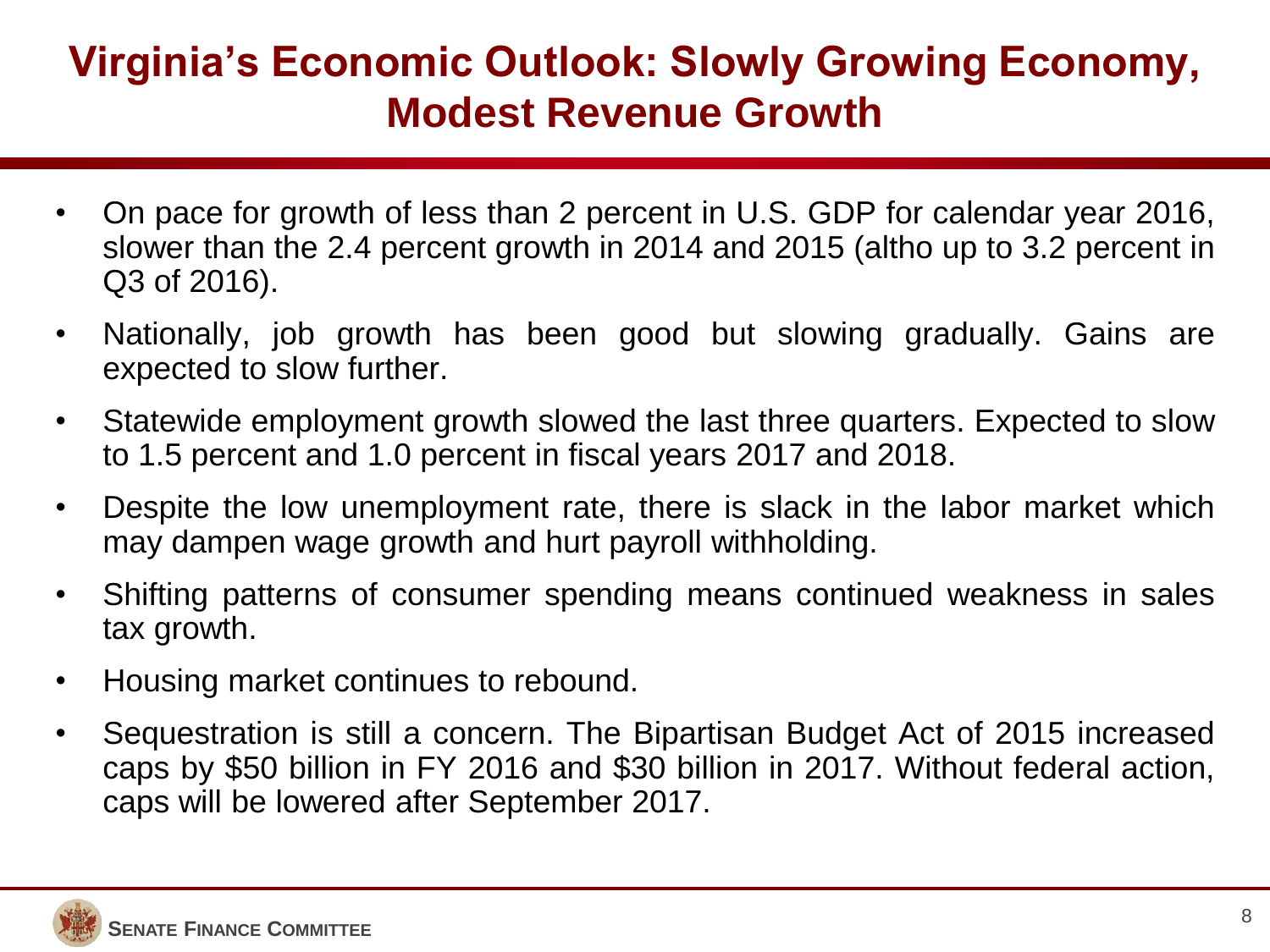### **Slow, but Steady, Revenue Growth Projected**

#### **Va. General Fund Revenue Collections**



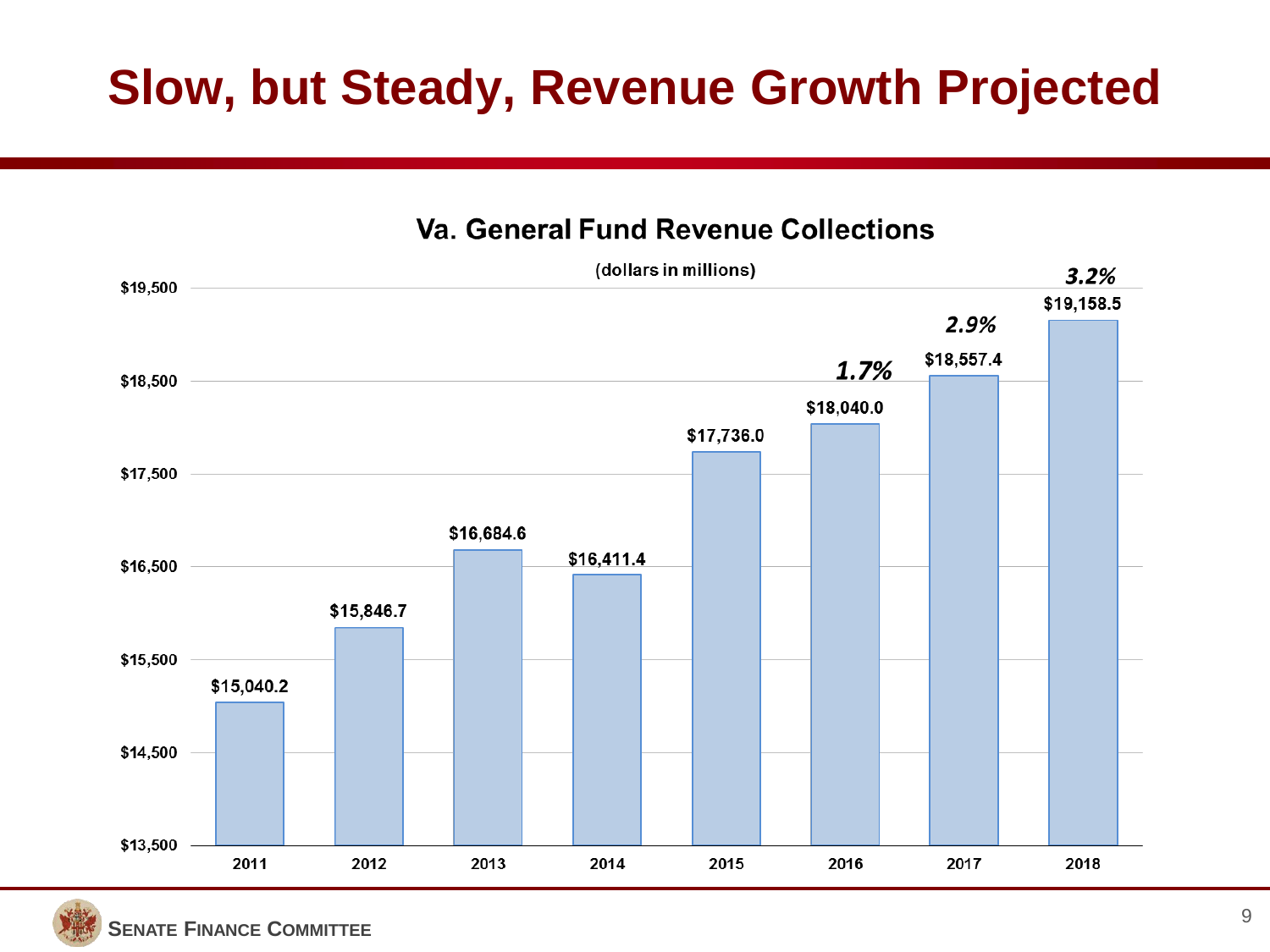# **Highlights of Governor's Budget**

- Uses Chapter 780, enacted in April 2016, as the starting point.
- **Resources:** Reflects a downward adjustment of \$1.2 billion in GF revenues.
	- Adds \$233.0 million based on GACRE, plus \$144.5 million of technical and tax policy actions.
		- Includes \$58.2 million from Tax Amnesty; about \$13.3 million to transportation and localities.
	- Assumes withdrawals from the Rainy Day Fund of \$567.2 million.
- **Spending**: Includes a **net** reduction of \$298.5 million, with:
	- \$359 million of **new** spending to address high priority, mandated items (Medicaid, CSA, inmate medical costs).
	- Provides discretionary spending of about \$130 million for bonus for teachers, state employees & state-supported locals; compression pay; & career development for constitutional officers.
	- Funding of \$31.7 million to address the state's mental health system.

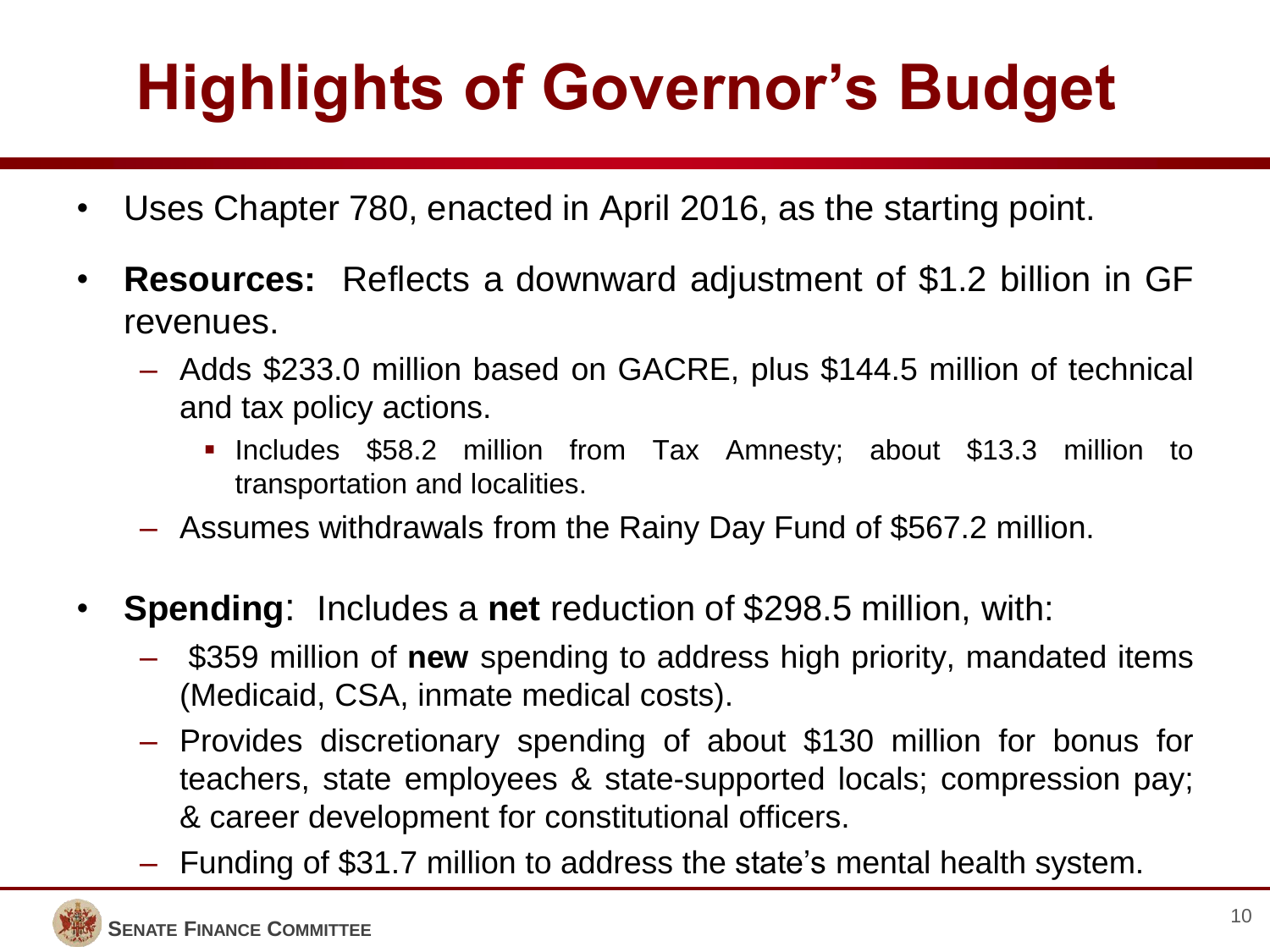### **Rainy Day Fund covers about \$567 million of two-year shortfall**

**Rainy Day Fund Balance** (\$ in millions)

- Deposit of \$605.6 million required in FY 2017.
- Withdrawal of \$295 million to help close FY 2017 gap, and \$272 million in FY 2018.



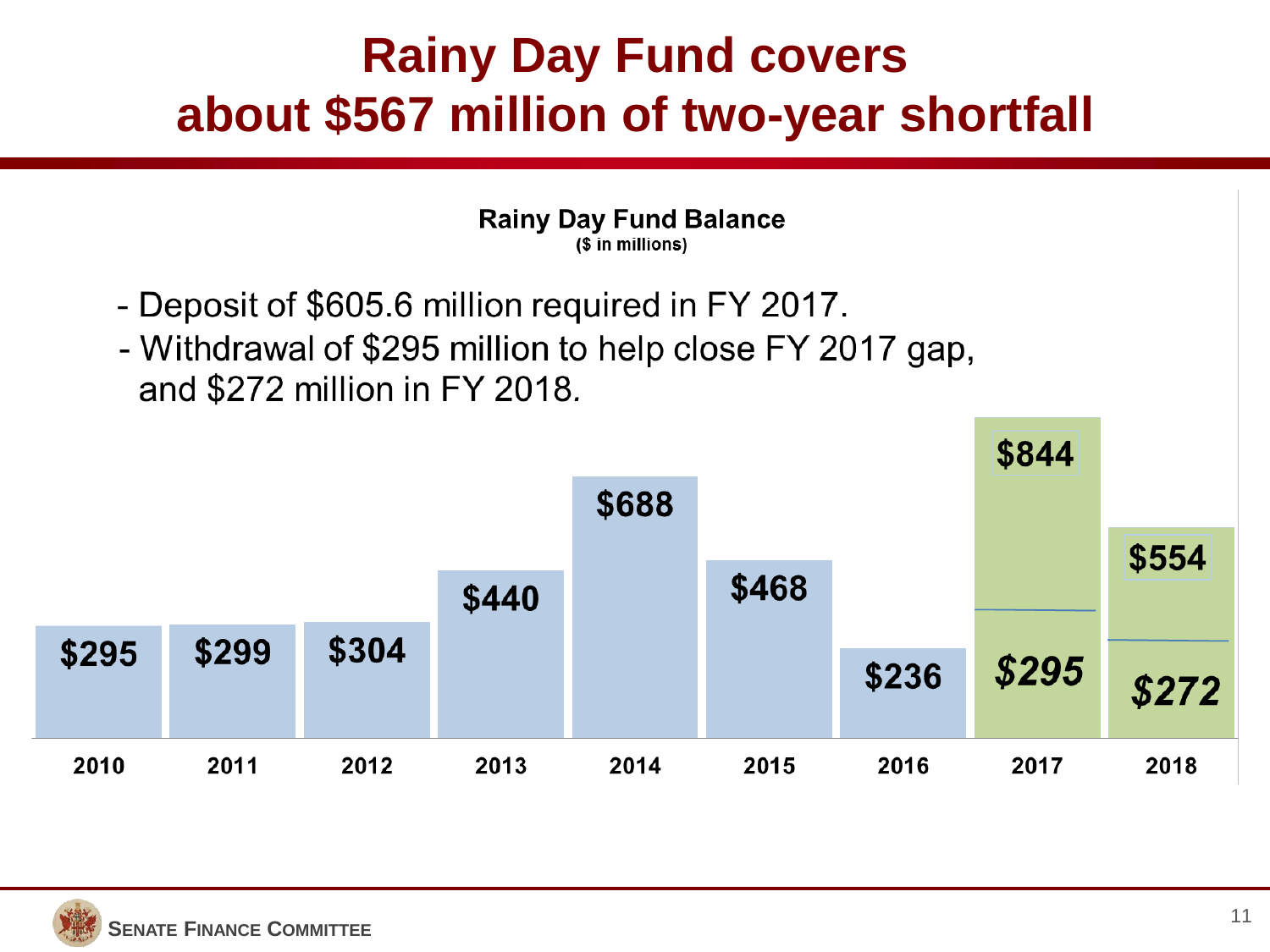### **Major Proposed Spending**

| <b>Spending Item</b>                                  | FY 2016-18<br>GF, \$ in millions |
|-------------------------------------------------------|----------------------------------|
| <b>Medicaid Forecast</b>                              | \$255.1                          |
| Children's Services Act - Caseload Growth             | 85.7                             |
| SOQ Teachers & Support 1.5% Bonus (Dec. '17)          | 55.5                             |
| State Employee 1.5% Bonus (Dec. '17)                  | 42.2                             |
| Corrections – Inmate Medical Costs                    | 18.5                             |
| SS Local Employees 1.5% Bonus (Dec. '17)              | 13.8                             |
| Salary Compression for Sheriffs, Local & Reg. Jails   | 8.7                              |
| <b>Career Development for Constitutional Officers</b> | 3.9                              |
| District Court Clerks & Deputy Clerks Salary Adj.     | 2.5                              |
|                                                       |                                  |

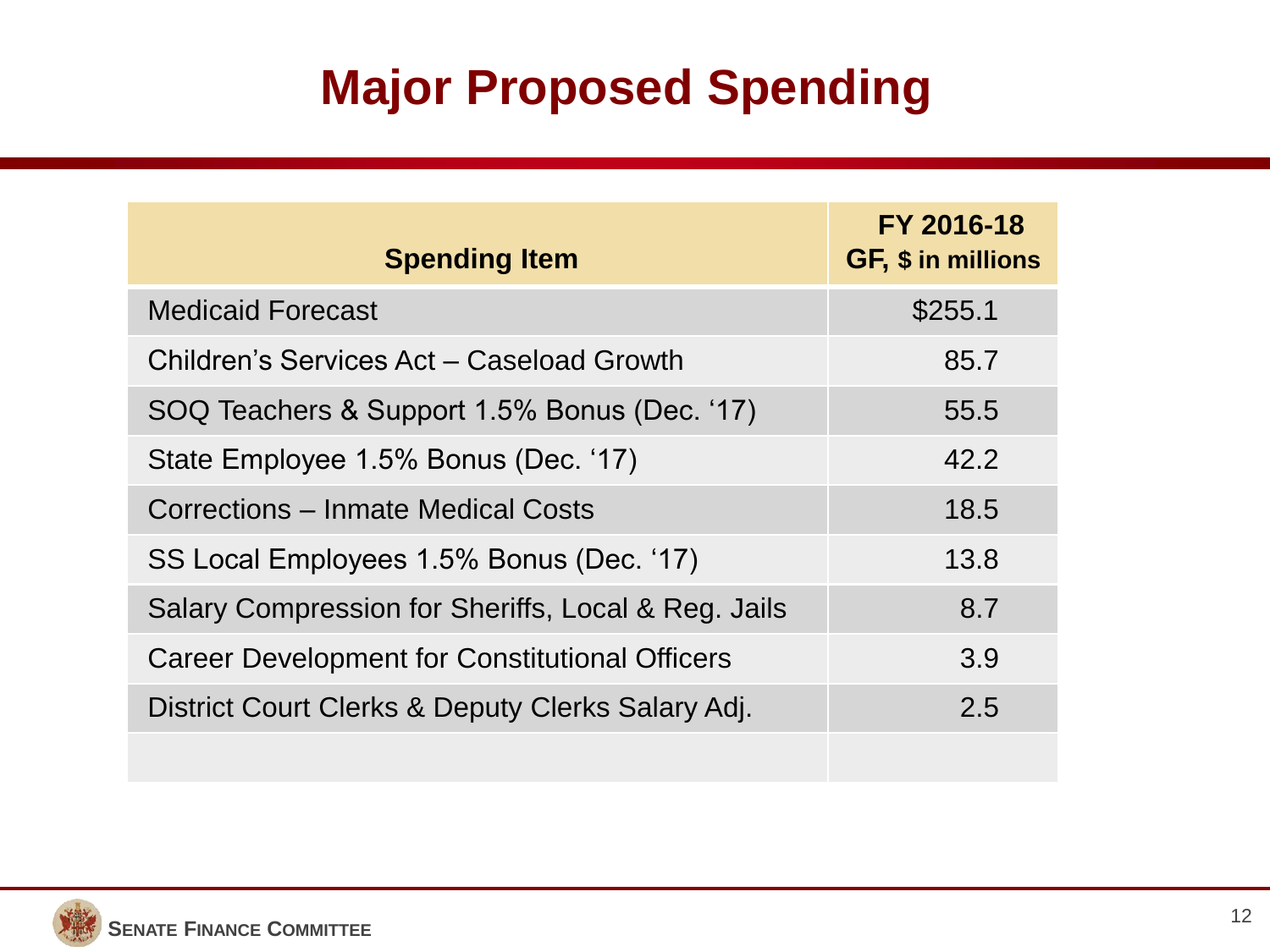## **Medicaid Forecast**

- Additional funding of **\$281 million GF** for fiscal years 2017 and 2018 is required to address caseload and cost growth. Spending is projected to increase by 7.4% in FY 2017 and 4.3% in FY 2018. Last year's forecast projected growth of 3.8% and 2.9%, respectively.
	- Federal increases in Medicare Premiums account for \$89 million GF of the growth.
	- Increasing utilization of community behavioral health services accounts for \$86 million GF.
	- In FY 2016, enrollment growth was 2.6%. Year-to-date enrollment growth is up 1.6%. (Full benefit Medicaid enrollees).
	- Fee-for-service acute care and early intervention services reflect higher utilization.
	- Non-waiver long-term care and pharmacy rebates provide offsetting savings.



**November 2016 Medicaid** 

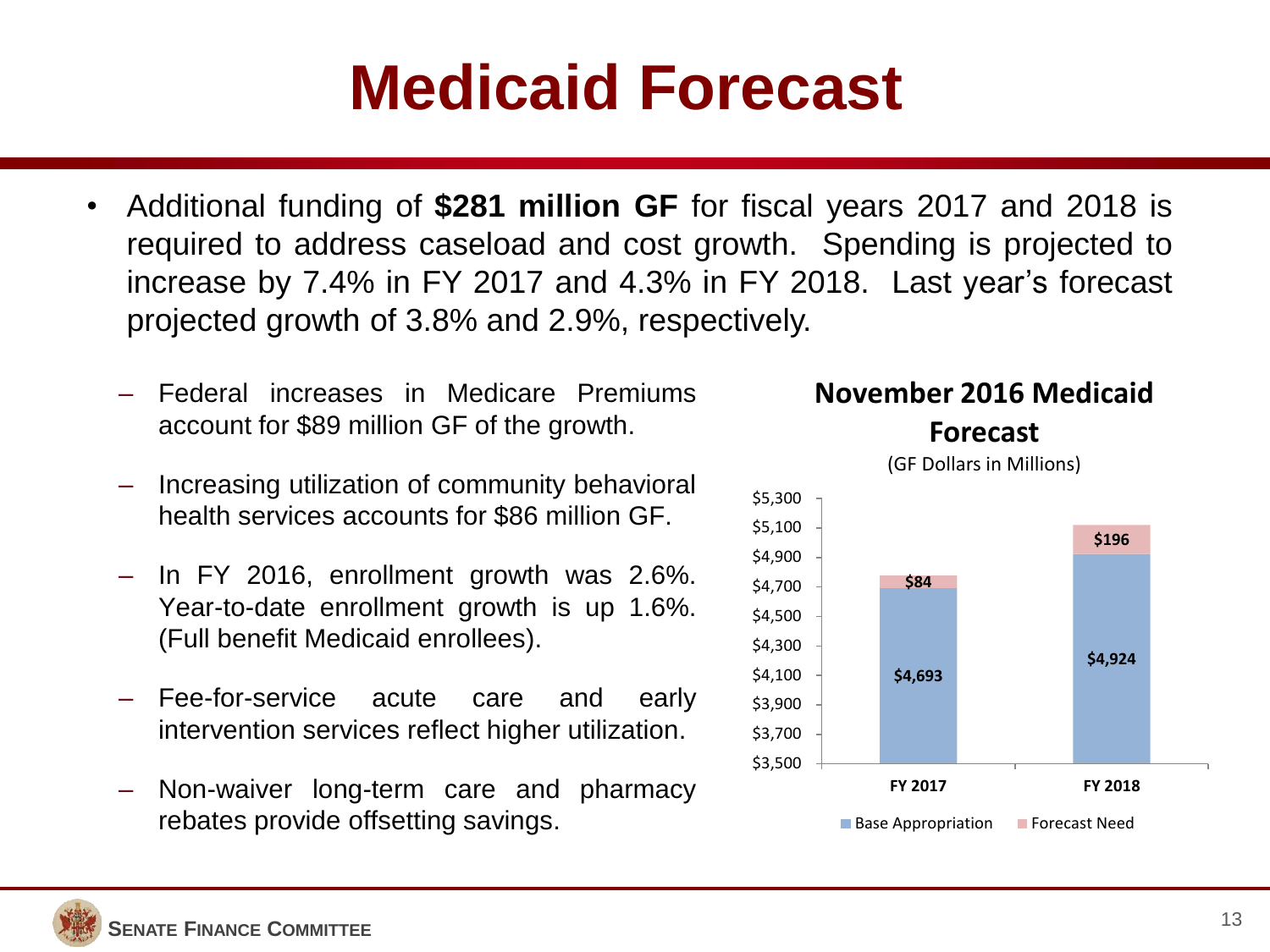# **Children's Services Act**

- After a few years of declining spending, growth returned in FY 2014.
- FY 2015 growth was over 5% and in FY 2016 over 9%.
- The majority of this growth is due to **private day placements** through special education in public schools.
- Projected GF need in FY 2017 is **\$23.8 million** and in FY 2018 is **\$34.9 million**.



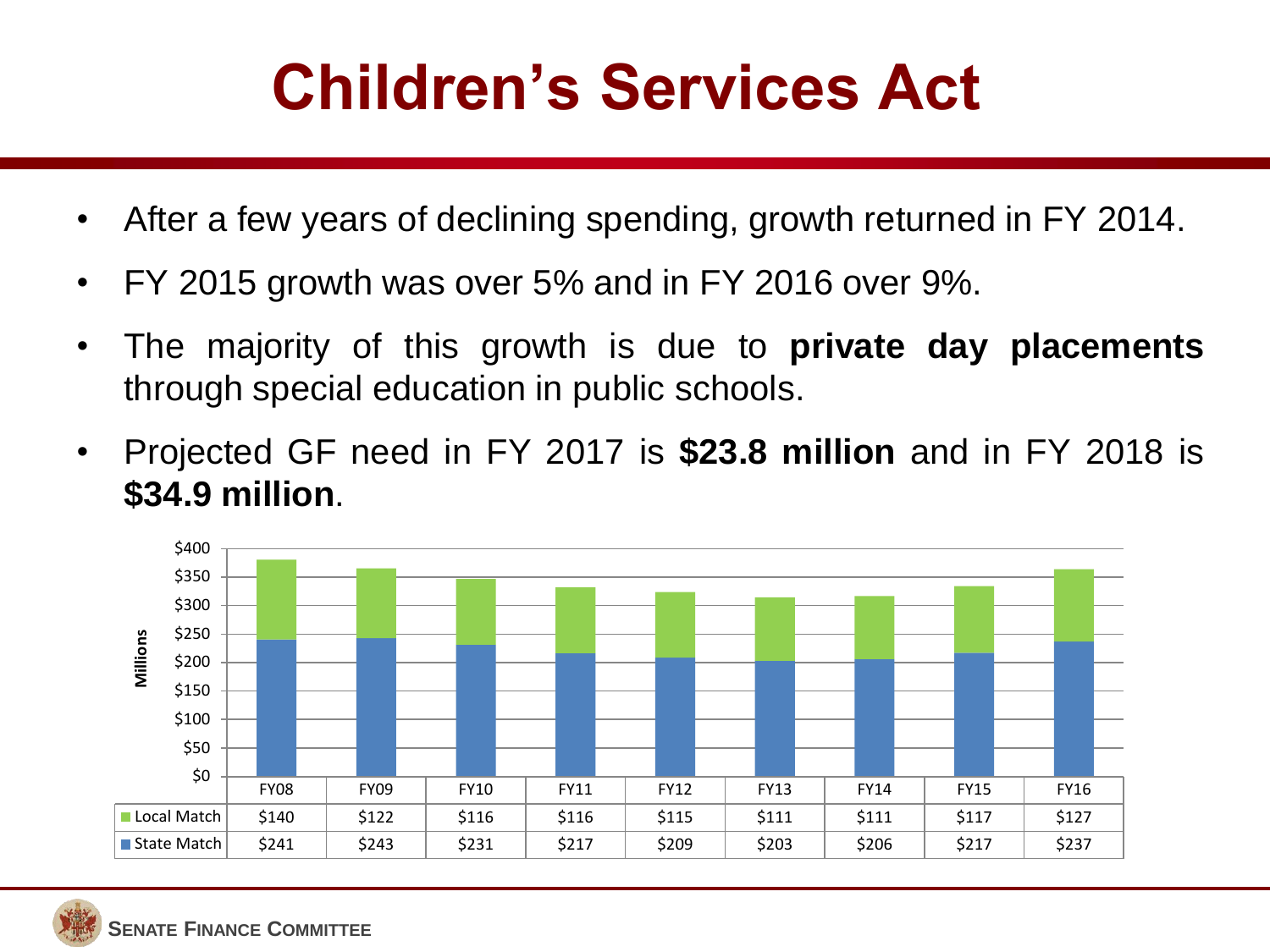### **Major Budget Reduction Strategies**

| <b>Reduction Strategy</b>                      | FY 2016-18<br>GF, \$ in millions |
|------------------------------------------------|----------------------------------|
| Remove Dec. 2016 Pay Increases                 | \$346.3                          |
| Across-the-Board Agency Savings                | 99.4                             |
| <b>Higher Education 5% Reduction in Year 2</b> | 76.1                             |
| <b>Additional Lottery Proceeds for K-12</b>    | 52.3                             |
| Supplant K-12 GF with Literary Fund            | 50.0                             |
| <b>Medicaid Offset from Health Care Fund</b>   | 43.9                             |
| Recover HE NGF Share of VRS Savings            | 40.4                             |
| K-12 Update Net Sales Tax                      | 38.1                             |
| K-12 Student Enrollment Projections            | 34.6                             |
|                                                |                                  |

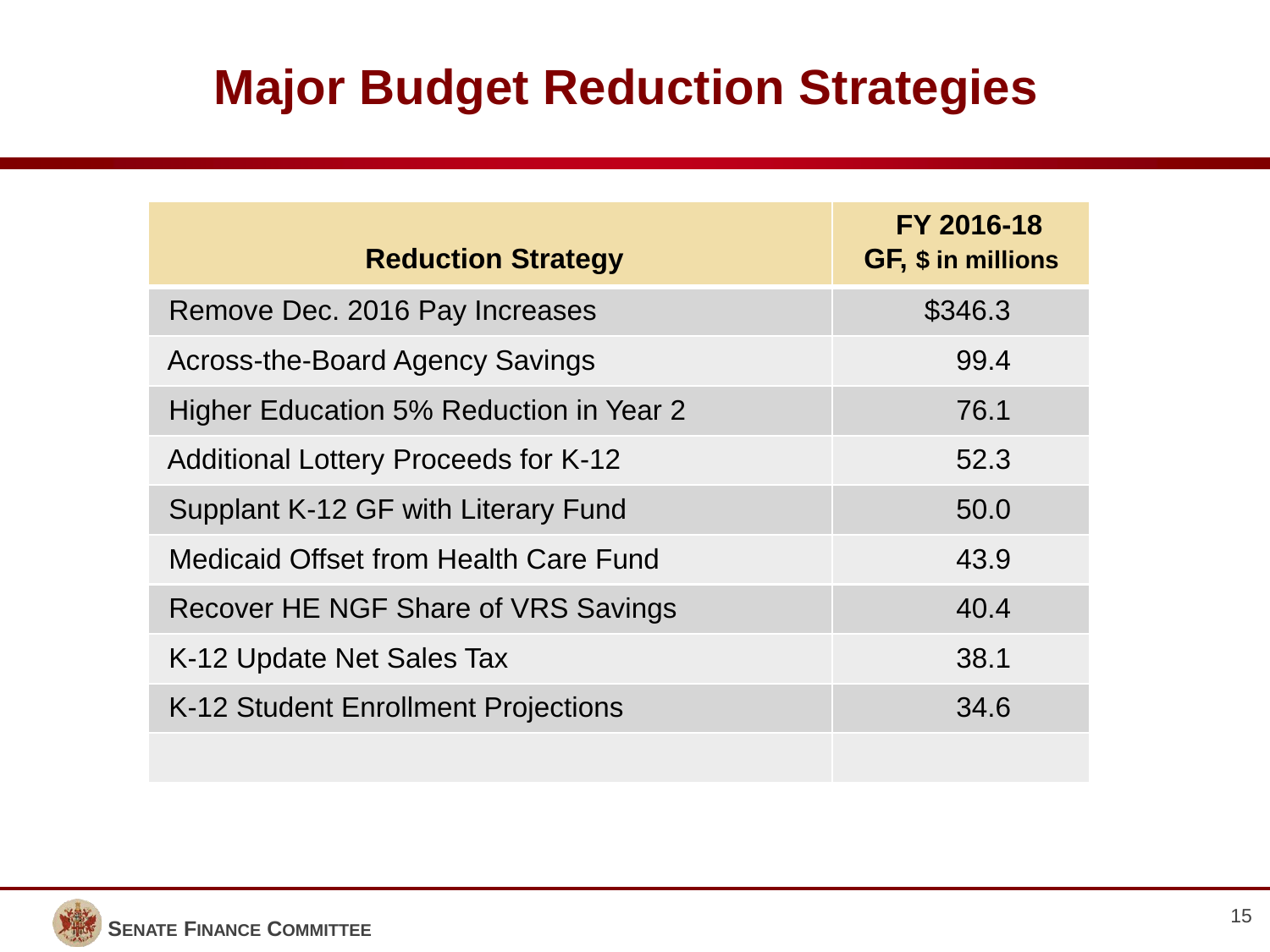### **Proposed Amended 2016-18 GF Budget**

| (GF, \$ in millions)                                                                                |                                     |                                    |                                     |  |
|-----------------------------------------------------------------------------------------------------|-------------------------------------|------------------------------------|-------------------------------------|--|
|                                                                                                     | <b>FY 2017</b>                      | <b>FY 2018</b>                     | 2016-18                             |  |
| GF Resources, Ch. 780<br><b>Net Resource Adjustments</b><br><b>Available Resources</b>              | \$20,426.4<br>(242.6)<br>\$20,183.8 | \$20,229.4<br>(61.0)<br>\$20,168.4 | \$40,655.8<br>(303.6)<br>\$40,352.2 |  |
| <b>GF Appropriations, Ch. 789</b><br><b>Net Spending Adjustments</b><br><b>Total Appropriations</b> | \$20,349.5<br>(248.6)<br>\$20,100.9 | \$20,285.0<br>(49.9)<br>\$20,235.1 | \$40,634.6<br>(298.5)<br>\$40,336.1 |  |
| <b>Unappropriated Balance</b>                                                                       | \$82.9                              | (\$66.8)                           | \$16.1                              |  |

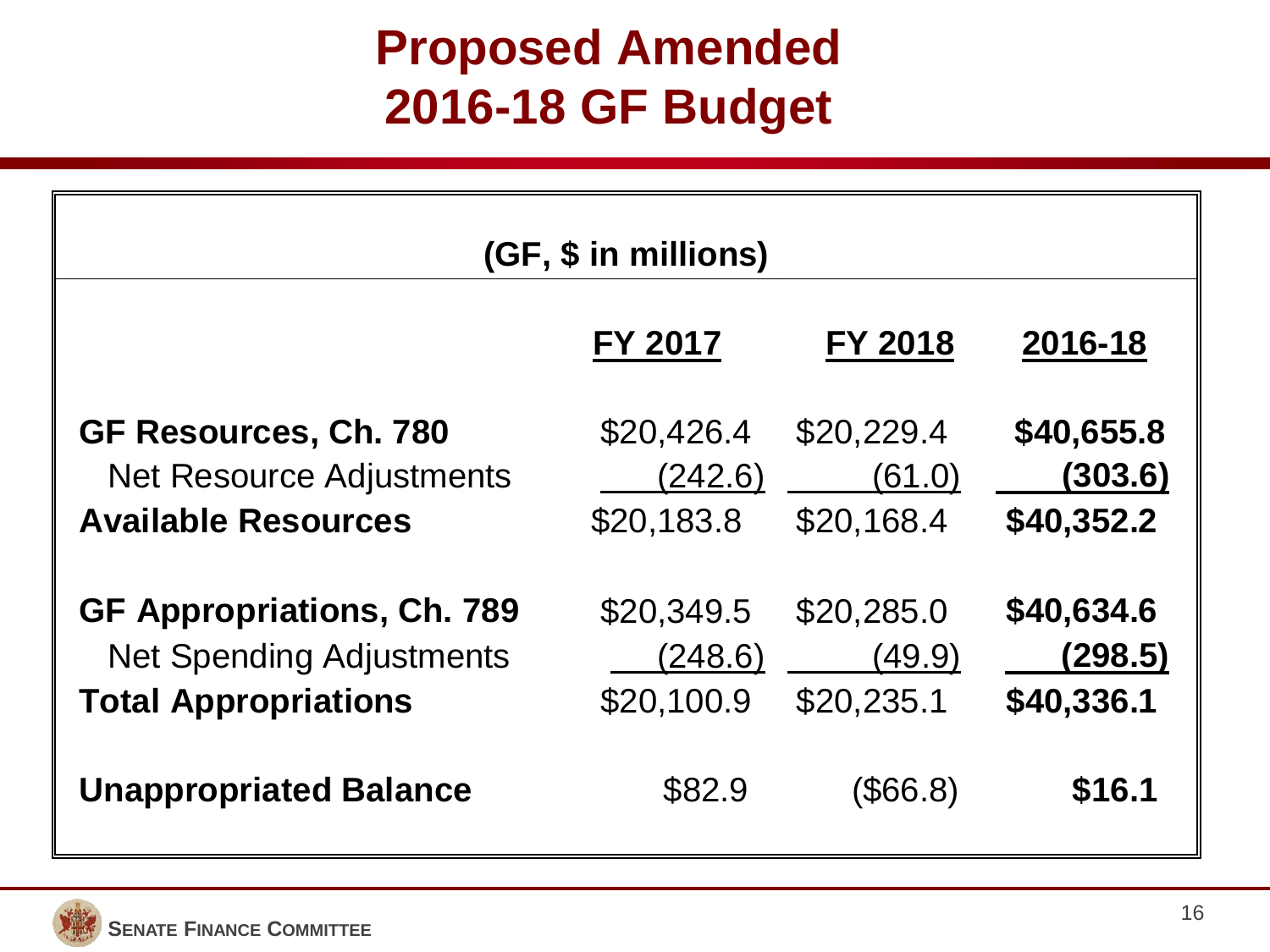### **Potential Budget Issues**

- Governor's proposed bonus may not satisfy members' stated intention to RESTORE scheduled pay increase.
- GA may wish to restore some of the targeted cuts, such as to the GO Virginia initiative (reduced from \$35.5 million to \$20.6 million).
- Any additional spending or restoration of cuts will require cuts in other areas.
	- Either deeper cuts to across-the-board reductions, or
	- Cuts to areas that have been exempted in the Governor's budget.
- Will need to avoid using "budget gimmicks" that will have to be backfilled this time next year when the biennial budget is developed.
	- Keep resources and expenditures in balance.
	- Big ticket savings items, such as deferring VRS (as in 2010), have become the "third rail" – not likely to see efforts to walk away from reforms, advance repayments, etc.
		- Underfunded program makes it vulnerable to modifications/elimination.

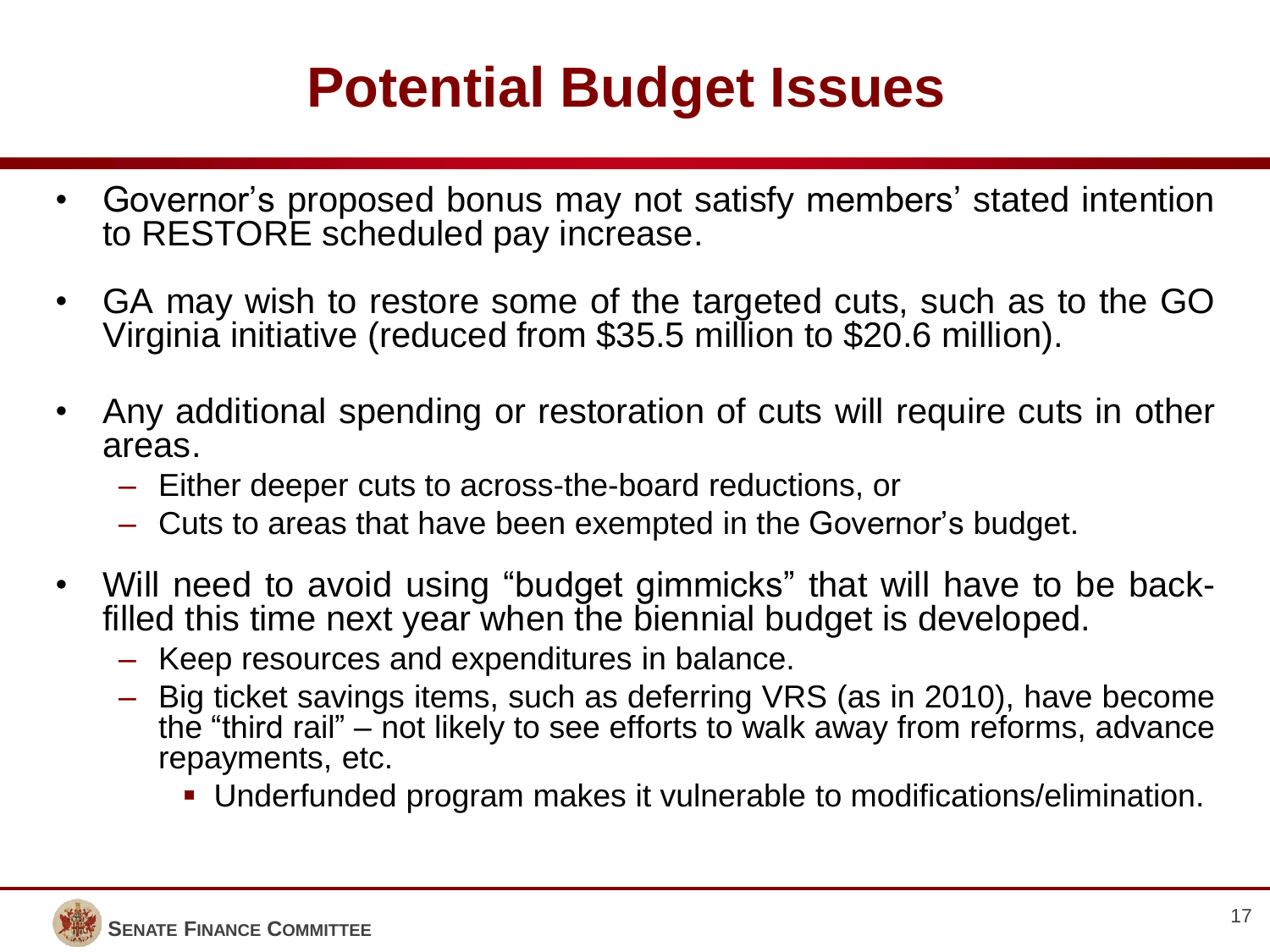# **General Fund Budget Drivers**



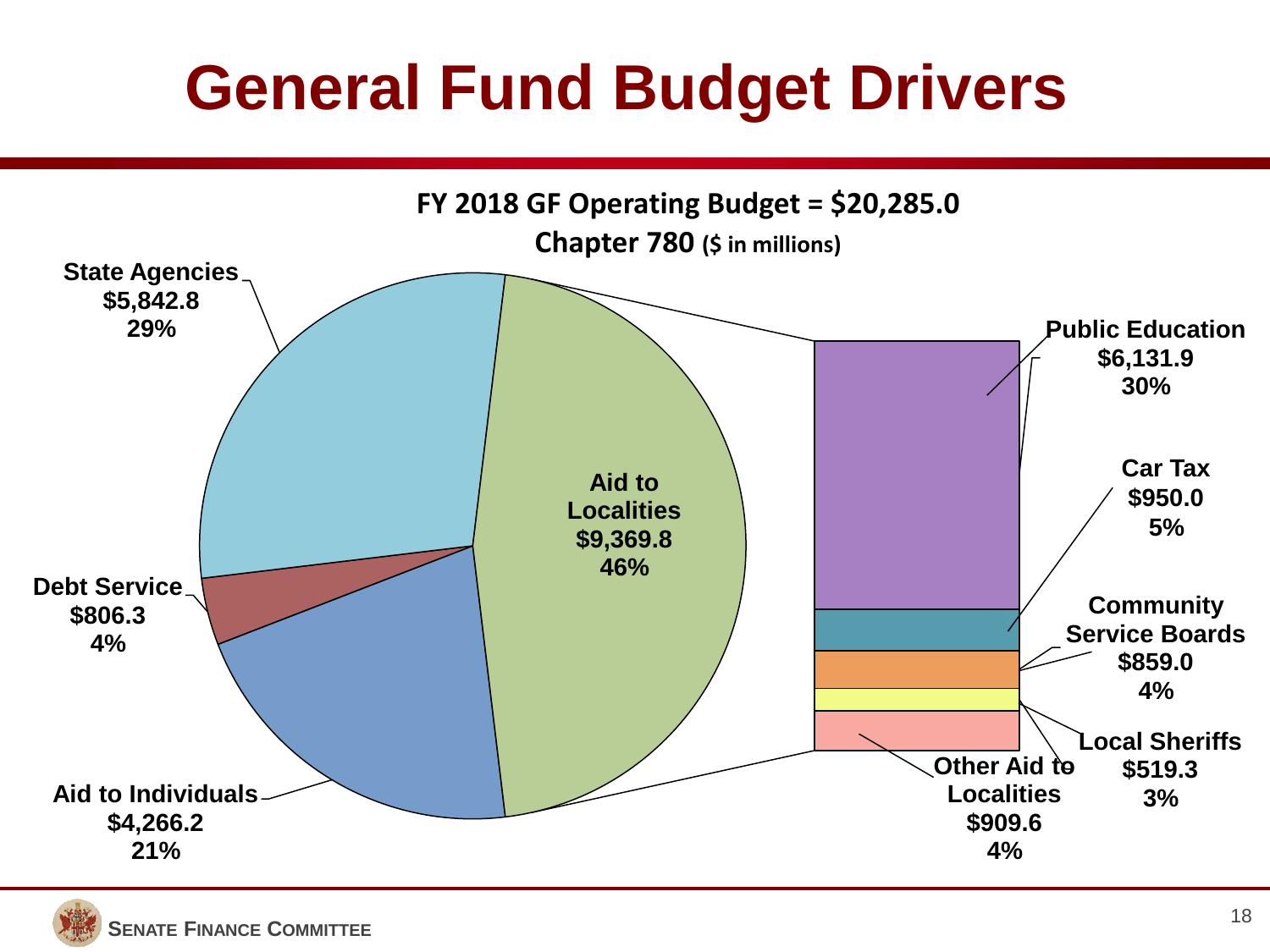# **Aid to Localities FY 2018 = \$9.4 billion**



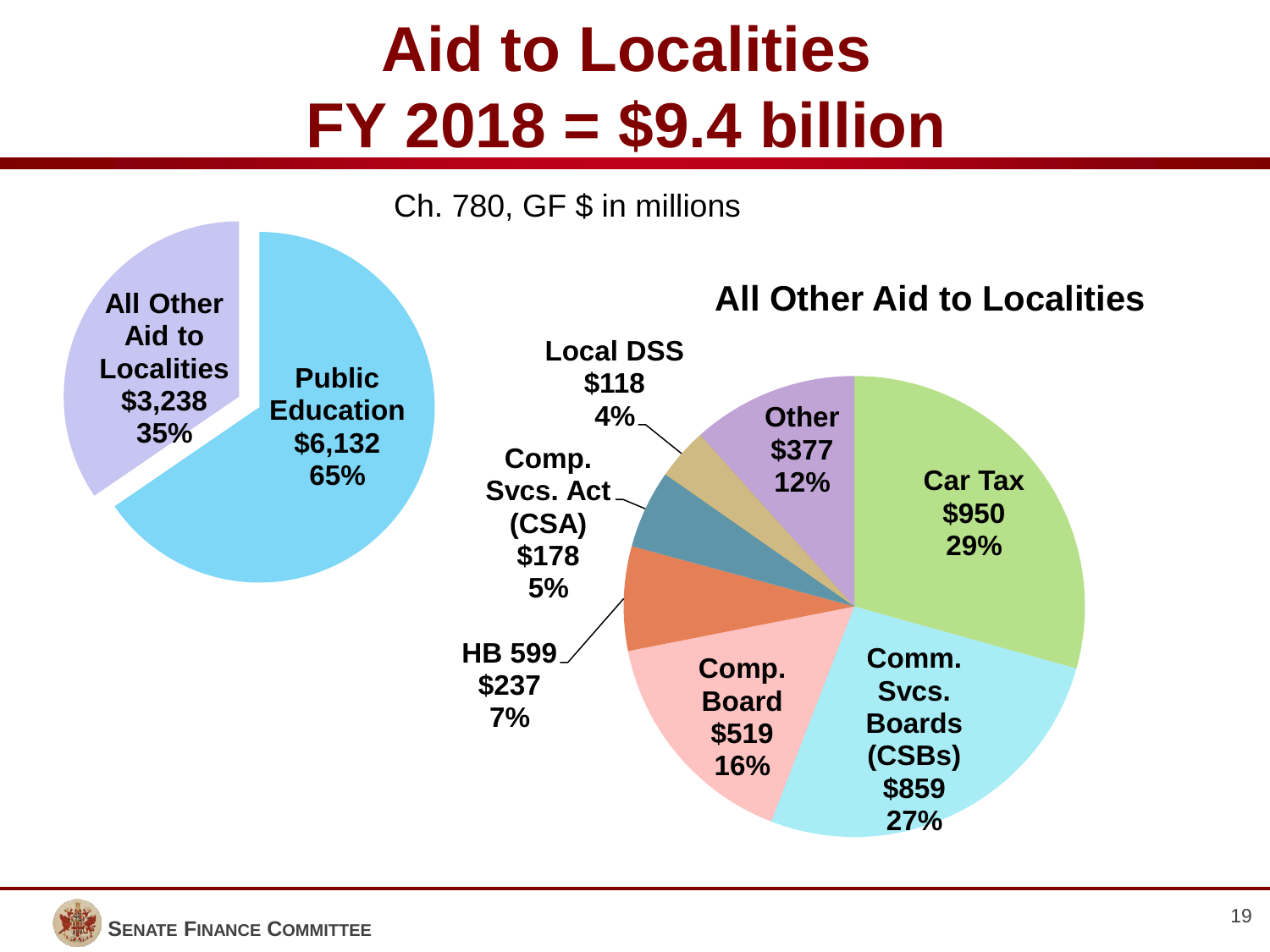# **Aid to Individuals FY 2018 = \$4.3 billion**

#### Ch. 780, GF \$ in millions

![](_page_19_Figure_2.jpeg)

![](_page_19_Picture_3.jpeg)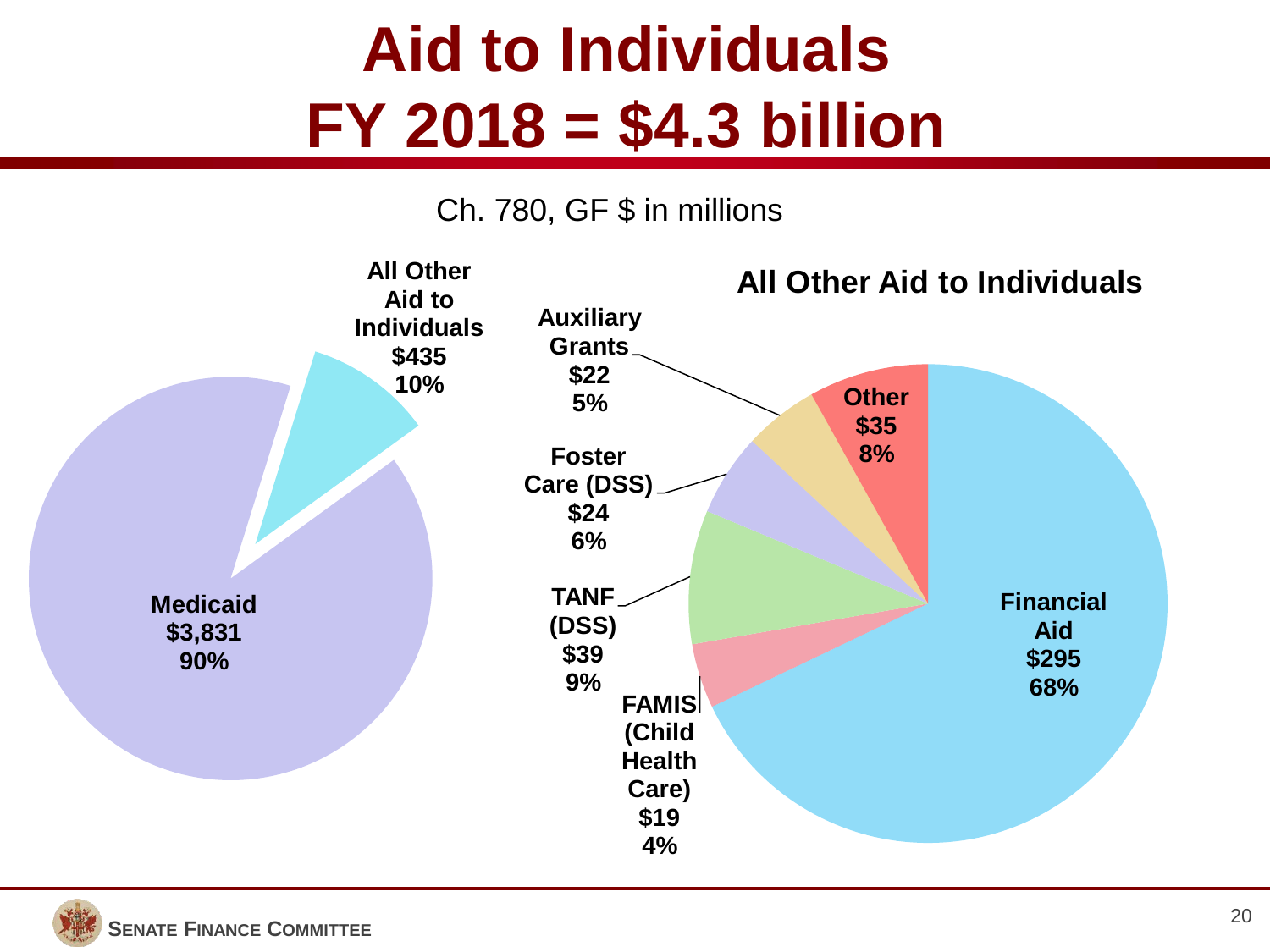### **Major Systems & Other State Programs FY 2018 = \$5.8 billion**

![](_page_20_Figure_1.jpeg)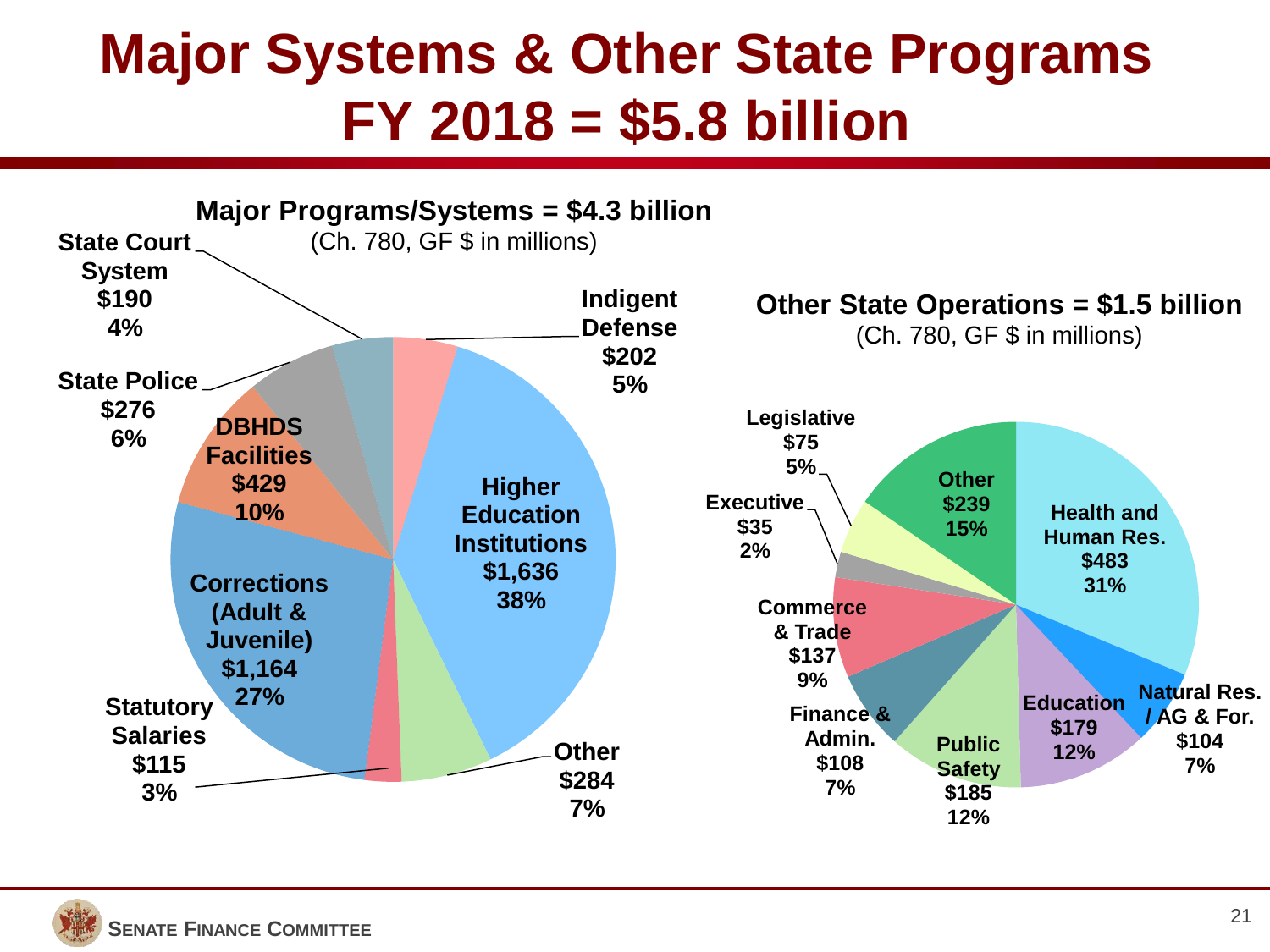## **Potential Issues for 2017 (and beyond)**

- Assessing local fiscal stress.
	- What role should the Commonwealth play when a locality exhibits fiscal stress?
		- Intervention limited to "technical assistance"; bankruptcy not an option.
	- No early warning/monitoring systems in place (in contrast to many other states).
	- Interest on the part of Senate and House to address this issue.
- Policy for short-term rentals (AirBNB).
- Tax Reform?
	- May be some interest among members to take a comprehensive look at current tax provisions.
	- Rates, credits, exemptions, what is subject to taxation (e.g. services).
	- Need to look at both state and local taxes.

![](_page_21_Picture_11.jpeg)